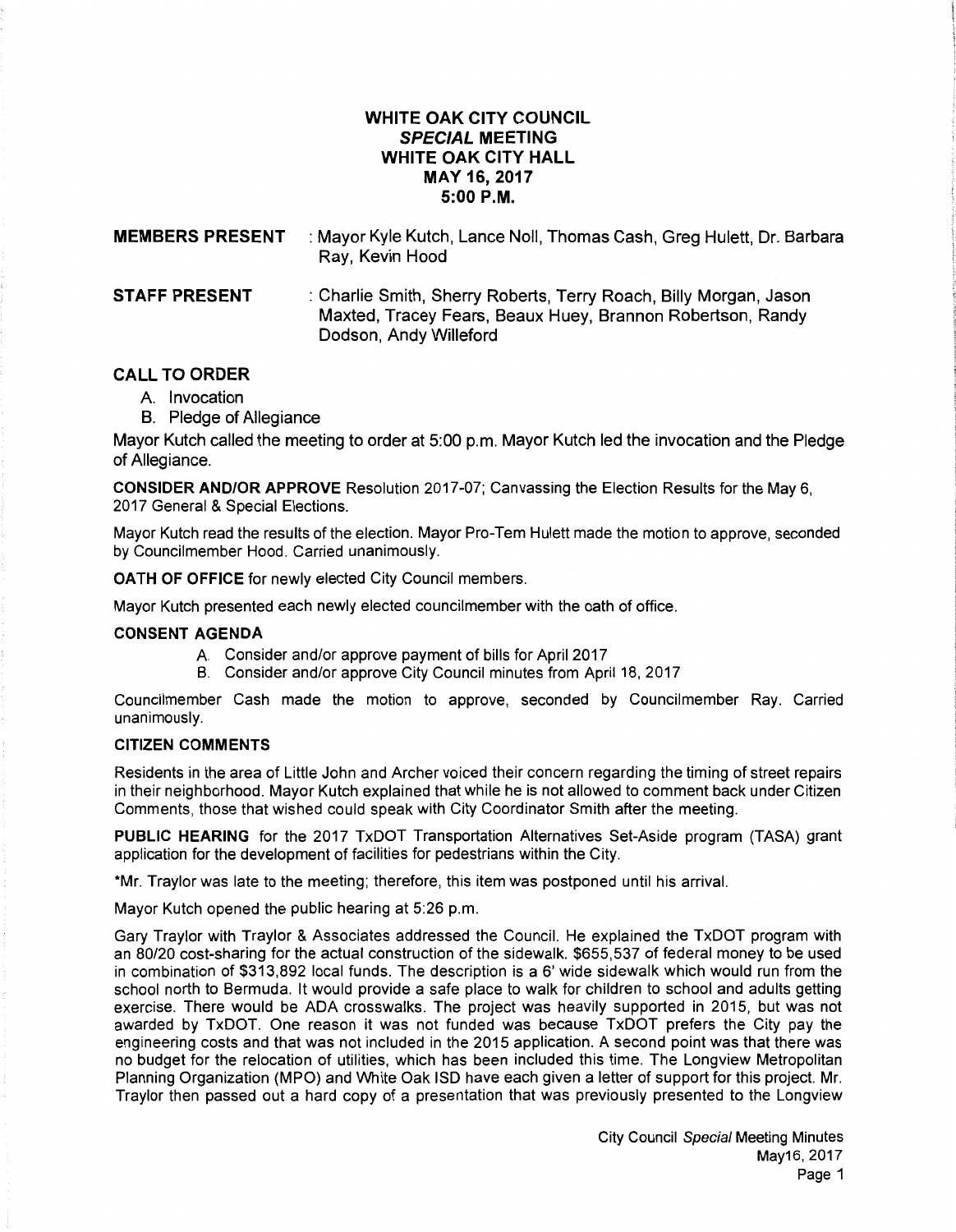### MPO by City Coordinator Smith.

David Newkirk, 315 Nancy Street, stated that the State of Texas views a bicycle as a vehicle and vehicles are not allowed on sidewalks for safety reasons. Mayor Kutch asked Mr. Traylor if this was correct. Mr. Traylor answered that he was not an expert on traffic law; however, he does not know the difference in the way the law is applied between adults on bicycles and children on bicycles. Councilmember Cash asked if a curb would be taking out in an existing yard or will it be curb, grass then sidewalk. Mr. Traylor answered that the design of the sidewalk will be controlled by the amount of right-of-way that exists along White Oak Road. A citizen asked if the 80% grant portion was coming from the state and 20% from the City of White Oak. Mr. Traylor answered yes and that the state receives the money from the federal government that is earmarked for this purpose. Mr. Hogg stated he lives two houses past the post office and their street has been in bad repair for years. He stated he is not for or against the project. His opinion is that the City needs to get our streets into shape before money is spent on sidewalks.

Councilmember Ray explained that the government is going to give somebody \$655,537 for sidewalks. Why shouldn't White Oak get this? However, if bicycles are not allowed on the sidewalks, she wondered how many people would walk on it. Councilmember Cash explained that adults who ride bikes at a fast pace would not utilize the sidewalks for riding, but kids would love it.

Mayor Kutch closed the public hearing at 5:47 p.m.

**CONSIDER AND/OR APPROVE** Resolution 2017-06 to certify funding and support for the submission of the statewide Transportation Alternatives Set-Aside program (TASA) application for 2017 with the Texas Department of Transportation for the development of facilities for pedestrians within the City.

Mayor Hulett questioned the accuracy of the project amount. The sidewalk is needed, but a little over one mile of sidewalk is nearly \$1 million. He then questioned about doing the project outside of a grant and would it be the same amount of money to the City. Mr. Traylor asked the Council to keep in mind that this project is intended to be constructed entirely within the state right-of-way. If the City were to construct the sidewalk at this same location, it would be required to so under the rules and regulations of TxDOT. City Coordinator Smith acknowledged that the City is at TxDOT's mercy on this project. Mayor Pro-Tem Hulett questioned if there would be a need to obtain any right-of-way. City Coordinator Smith answered no.

Councilmember Ray asked if anyone had an estimate on the number of people who walk up and down White Oak Road. When the question went unanswered, Councilmember Cash stated there were a lot of track students and just people in general that walk the road. He also said he could see more people utilizing the sidewalk to get to football games rather than drive.

City Coordinator Smith asked if TxDOT will be responsible for maintenance. Mr. Traylor answered the City will be responsible for any maintenance; however, it should be low maintenance because of the sub-grade material. Mr. Traylor then explained that TxDOT will be doing the inspections and it will be a first-class product.

City Coordinator Smith asked when the City can walk away from the project. Mr. Traylor answered that the City's match will be provided to TxDOT in two stages. After the project is approved, TxDOT will send a contract for approval and to return it with a check for \$21,376 for a portion of the City's share of TxDOT's administration cost. After TxDOT's review of the construction plans and environmental documents, the balance of the administration costs will be due. This is when the City can terminate the project, but will not receive a refund of any administration costs previously paid to TxDOT.

Councilmember Hood made the motion to approve, seconded by Councilmember Cash. Carried unanimously.

**CONSIDER AND/OR APPROVE** agreement for professional services contract with Traylor & Associates, Inc. for the TxDOT Sidewalks Improvement Grant Project.

Motion to approve made by Mayor Pro-Tem Hulett, seconded by Councilmember Hood. Carried unanimously.

**CONSIDER AND/OR APPROVE** Traylor & Associates Work Order No. 1 related to the TxDOT Sidewalk Improvements Grant Project.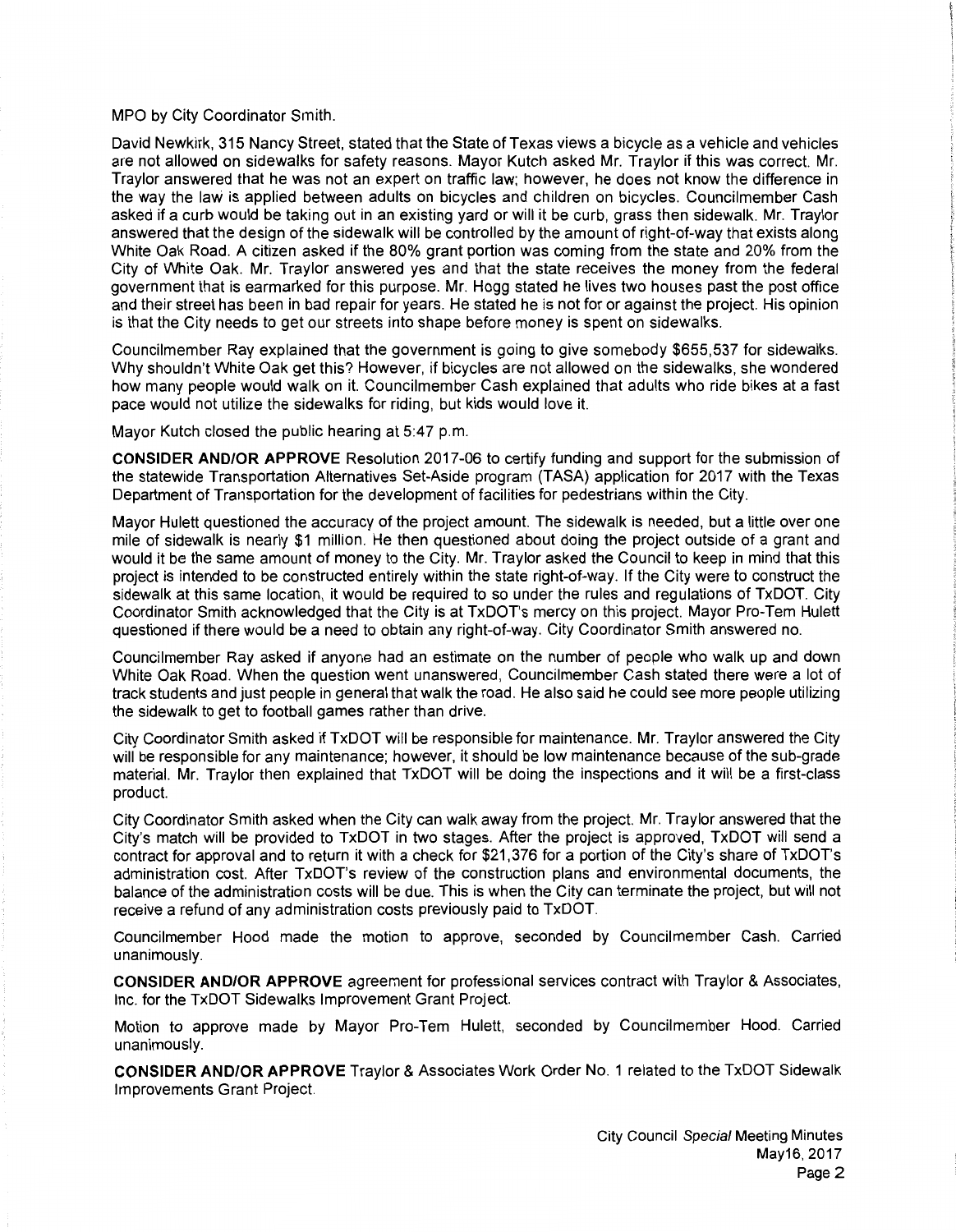Councilmember Noll made the motion to approve, seconded by Councilmember Ray. Carried unanimously.

**PUBLIC HEARING** to receive comments from the public regarding the request from:

- a. Thompson Builders, LLC to rezone AB 38 W H Castleberry Survey TR 47 Sec 6 on E. Center Street from Single-Family 8 to Single-Family 5.5.
- b. Elke Crump on behalf of Patricia Penn for a Special Use Provision (SUP) to build an accessory building for living quarters at AB 38 W H Castleberry Survey TR 83 Sec 8 or more commonly known as 107 W. Old U.S. Hwy 80., which is located in a Local Retail zoning district.

Open at 5:07 p.m. No one chose to speak about either request. Closed at 5:10 pm.

# **CONSIDER AND/OR APPROVE** request from:

a. Thompson Builders, LLC to rezone AB 38 W H Castleberry Survey TR 47 Sec 6 on E. Center Street from Single-Family 8 to Single-Family 5.5.

Mayor Pro-Tem Hulett explained that he would like to make sure the City does not get into spot zoning; however, after looking at the area, he does not believe there would be a problem. Councilmember Hood asked what the builders planned on doing. City Coordinator Smith answered they would like to reduce the size of the lots from 60-foot wide to 50-foot wide and will build single-family residences. Councilmember Hood agreed with Mayor Pro-Tem Hulett but wanted to know if Single-Family 5.5 allows for townhomes. All agreed that SF-5.5 does allow for the building of town homes. City Coordinator Smith stated this was not discussed during the Planning & Zoning meetings. The Thompson's wanted to build duplexes in the beginning, but was discouraged. Mayor Pro-Tem Hulett asked what the Thompson's intended on building. City Coordinator Smith said single-family homes.

Mayor Hulett made the motion to send the Thompson Builders request back to the Planning & Zoning Board for further clarification, seconded by Councilmember Hood. Carried unanimously.

b. Elke Crump on behalf of Patricia Penn for a Special Use Provision (SUP) to build an accessory building for living quarters at AB 38 W H Castleberry Survey TR 83 Sec 8 or more commonly known as 107 W. Old U.S. Hwy 80., which is located in a Local Retail zoning district.

Mayor Pro-Tem Hulett asked if the accessory building would fit behind the pump jack. City Coordinator Smith answered it would fit and the only concern was accessibility of a fire truck, if needed.

Motion to approve the request made by Councilmember Noll, seconded by Councilmember Ray. Carried unanimously.

## **CONSIDER AND/OR AWARD** bid for the TCDBG Street Improvements Project Contract #7216491.

City Coordinator Smith explained that Stan Hayes from Hayes Engineering is here to discuss the bid opening. Bid opening was today and there were seven (7) bidders. Mr. Hayes explained the bidding sheet. The lowest bidder came in \$31,000 over budget. One of the options is to remove a portion of Sun Camp Road, another option is to rebid the project, the last option is to add more from city funds for the overage. Mr. Hayes explained the area has to be low to mid income. Mayor Pro-Tem Hulett asked what if the City left one-half mile of South Sun Camp out. Mr. Hayes called references on contractors. B & E Construction is a start-up company from 2015, they have been a sub-contractor to a major company that does state contract work. This will be their first project standing alone.

Mayor Pro-Tem Hulett made the motion to approve B & E Construction per their lowest bid, seconded by Councilmember Cash. Carried unanimously.